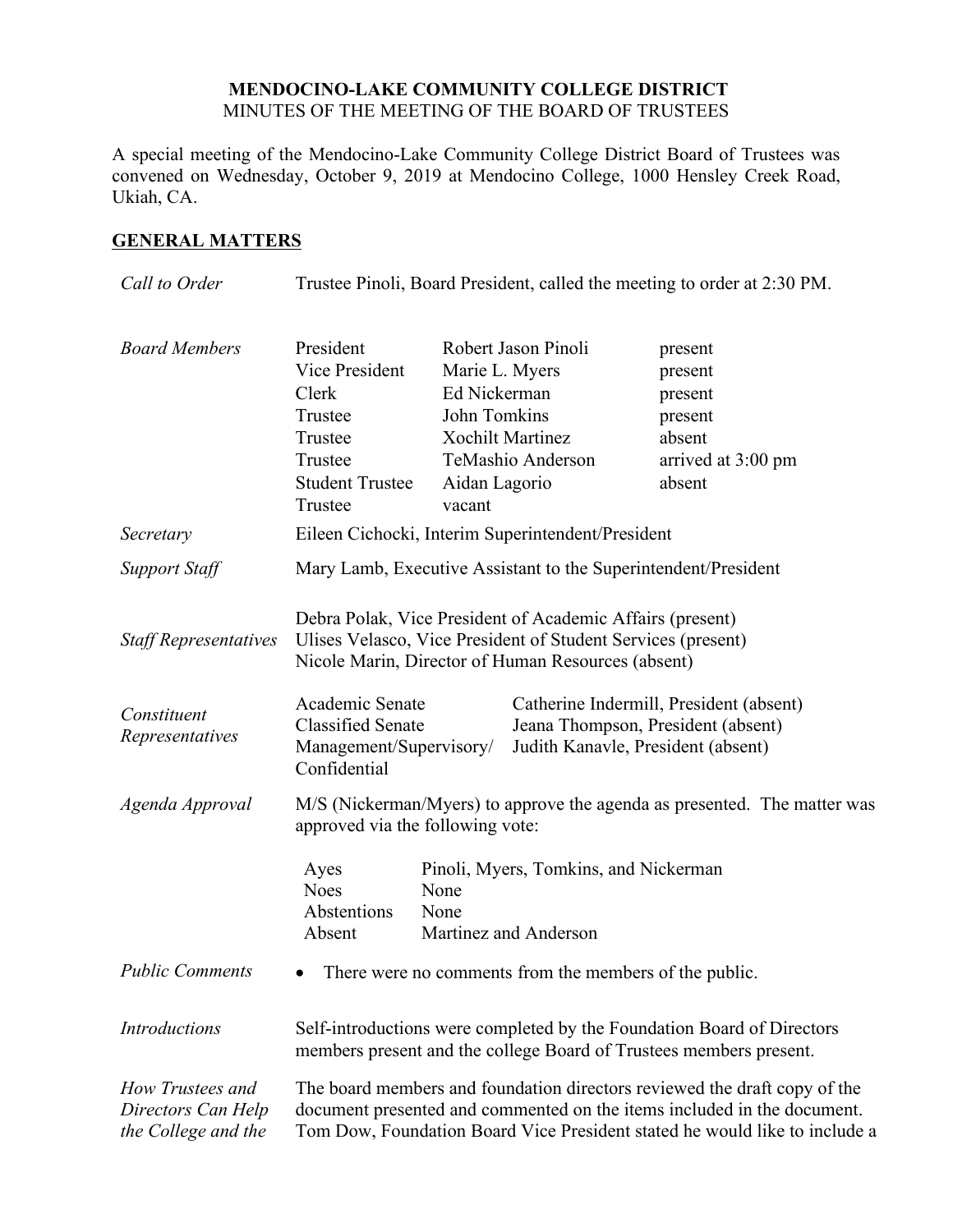*Foundation to Thrive* #20 which would be "collaborate on the primary needs of the college". He added the focus of the Foundation can be better addressed as they understand the various needs of the institution going forward.

> Trustee Myers recommended the Foundation contact the Ukiah High School Alumni program regarding getting their group involved with the Foundation.

Trustee Tomkins added he liked what Foundation Director Dow said regarding focusing on specific needs of the college and its students instead of just offering scholarships.

Foundation Director Chaney added that there are often many other student needs such as books, housing, etc.

Director Epstein asked questions regarding the Promise Program which were addressed by Interim Superintendent/President Cichocki and Vice President Velasco. Interim Superintendent/President Cichocki also informed the group about the Foundation's support for a monument sign. The Foundation approved \$100,000 to be used for the sign at their meeting on October 8, 2019.

Foundation Director Chaney also mentioned the recent donation from Adventist Health Ukiah Valley in support of the college's nursing program.

Foundation Board President Hardin added that during their discussion at the Foundation meeting yesterday, it was determined that a survey may be of help to identify students who may be interested in attending Mendocino College.

Trustee Pinoli also added that the number one goal of the college is to take care of all of our students.

Foundation Executive Director Fairbairn asked if the Board of Trustees sees an unmet need. Trustee Pinoli mentioned the number of housing insecure students as well as the need to fund the HEP program. He also stated he feels there is so much more we can be doing.

Trustee Pinoli asked for some further information about the adopt-a-fifth grader program and how it is designed. Director Fairbairn answered his questions regarding the program.

Trustee Pinoli asked the members present about whether the group would like to continue having these joint meetings. Both groups agreed they would like to continue the meetings on a semi-annual basis.

Foundation Director Chaney also thanked the college for completing the process to replace the open position in the Foundation office.

*Adjournment* With agenda business concluded, Board President Pinoli declared the meeting adjourned 3:20 PM.

Submitted by: